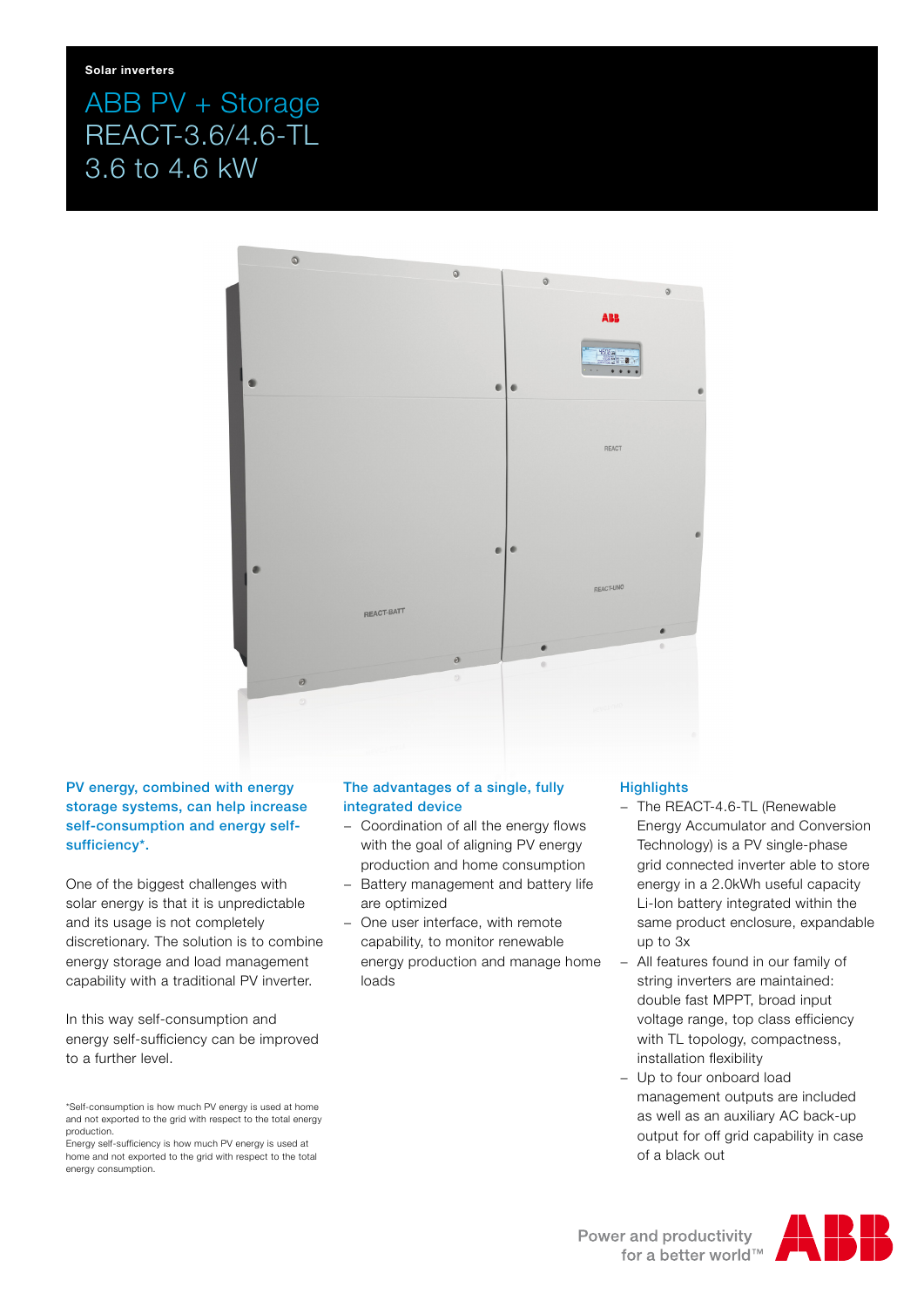# REACT-3.6/4.6-TL

## Additional highlights

- − The product is designed for a long life cycle with a 10 year expected battery life thanks to the Li-Ion technology
- − Storage capacity can be further expanded up to three times adding further battery units



Align production to consumption

## Technical data and types

| Solar and storage inverter system                                                  | REACT-3.6-TL                                                                     | REACT-4.6-TL                                             |  |
|------------------------------------------------------------------------------------|----------------------------------------------------------------------------------|----------------------------------------------------------|--|
| System components                                                                  | REACT-UNO-3.6-TL                                                                 | REACT-UNO-4.6-TL                                         |  |
|                                                                                    | REACT-BAT-AP1                                                                    |                                                          |  |
|                                                                                    | REACT-MTR-1PH (or -3PH)                                                          |                                                          |  |
| Solar and storage inverter                                                         | REACT-UNO-3.6-TL                                                                 | REACT-UNO-4.6-TL                                         |  |
| Input side                                                                         |                                                                                  |                                                          |  |
| Absolute maximum DC input voltage (V <sub>max,abs</sub> )                          | 600 V                                                                            |                                                          |  |
| Start-up DC input voltage (V <sub>start</sub> )                                    | 200 V (adj. 120350 V)                                                            |                                                          |  |
| Operating DC input voltage range (VdcminVdcmax)                                    | 0.7 x V <sub>start</sub> 580 V (min 90 V)                                        |                                                          |  |
| Rated DC input voltage (Vdcr)                                                      | 360 V                                                                            |                                                          |  |
| Rated DC input power (Pdcr)                                                        | 5000 W                                                                           | 6000 W                                                   |  |
| Number of independent MPPT                                                         |                                                                                  | $\overline{c}$                                           |  |
| Maximum DC input power for each MPPT (PMPPTmax)                                    | 2500 W<br>Linear derating [520V≤V <sub>MPPT</sub> ≤580V]                         | 3000 W<br>Linear derating [520V≤V <sub>MPPT</sub> ≤580V] |  |
| MPPT input DC voltage range (VMPPTmin  VMPPTmax) at Pacr,<br>not operative battery | 160520 V                                                                         | 180520 V                                                 |  |
| Maximum DC input current (Idemax) / for each MPPT (IMPPTmax)                       | 12A/24A                                                                          | 13.5A/27A                                                |  |
| Maximum input short circuit current for each MPPT                                  | 15.0 A                                                                           |                                                          |  |
| Number of DC inputs pairs for each MPPT                                            | $\mathfrak{p}$                                                                   |                                                          |  |
| DC connection type                                                                 | Tool Free PV connector WM / MC4                                                  |                                                          |  |
| Input protection                                                                   |                                                                                  |                                                          |  |
| Reverse polarity protection                                                        | Yes, from limited current source                                                 |                                                          |  |
| Input over voltage protection for each MPPT - varistor                             | Yes                                                                              |                                                          |  |
| Photovoltaic array isolation control                                               | According to local standard                                                      |                                                          |  |
| DC switch rating for each MPPT (version with DC switch)                            | 25 A / 660 V                                                                     |                                                          |  |
| <b>Battery charger</b>                                                             |                                                                                  |                                                          |  |
| Maximum charging power                                                             | 3000 W                                                                           |                                                          |  |
| Maximum discharging power                                                          | 3000 W                                                                           |                                                          |  |
| <b>Output side</b>                                                                 |                                                                                  |                                                          |  |
| AC Grid connection type                                                            | Single-phase                                                                     |                                                          |  |
| Rated AC power (P <sub>acr</sub> @coso=1)                                          | 3600 W                                                                           | 4600 W                                                   |  |
| Maximum AC output power (P <sub>acmax</sub> @cos $\phi$ =1)                        | 3600 W                                                                           | 4600 W                                                   |  |
| Maximum apparent power (S <sub>max</sub> )                                         | 4000 VA                                                                          | 5100 VA                                                  |  |
| Rated AC grid voltage (Vac,r)                                                      | 230 V                                                                            |                                                          |  |
| AC voltage range                                                                   | 180264 V <sup>1)</sup>                                                           |                                                          |  |
| Maximum AC output current (lac,max)                                                | 19 A                                                                             | 24 A                                                     |  |
| Rated output frequency (fr)                                                        | 50 Hz / 60 Hz                                                                    |                                                          |  |
| Output frequency range (fminfmax)                                                  | 4753 Hz / 5763 Hz <sup>2)</sup>                                                  |                                                          |  |
| Nominal power factor and adjustable range                                          | > 0.995, adj. $\pm$ 0.9 @ P <sub>acr</sub> , $\pm$ 0.8 with max S <sub>max</sub> |                                                          |  |
| Total current harmonic distortion                                                  | $< 2\%$                                                                          |                                                          |  |
| AC connection type                                                                 |                                                                                  | Screw terminal block, cable gland M25                    |  |
| <b>Output protection</b>                                                           |                                                                                  |                                                          |  |
| Anti-islanding protection                                                          |                                                                                  | According to local standard                              |  |
| Maximum external AC overcurrent protection                                         | 25 A                                                                             | 32 A                                                     |  |
| Output overvoltage protection - varistor                                           |                                                                                  | $2(L - N / L - PE)$                                      |  |
|                                                                                    |                                                                                  |                                                          |  |

**ABI**  $\cdot$   $\overline{\cdot}$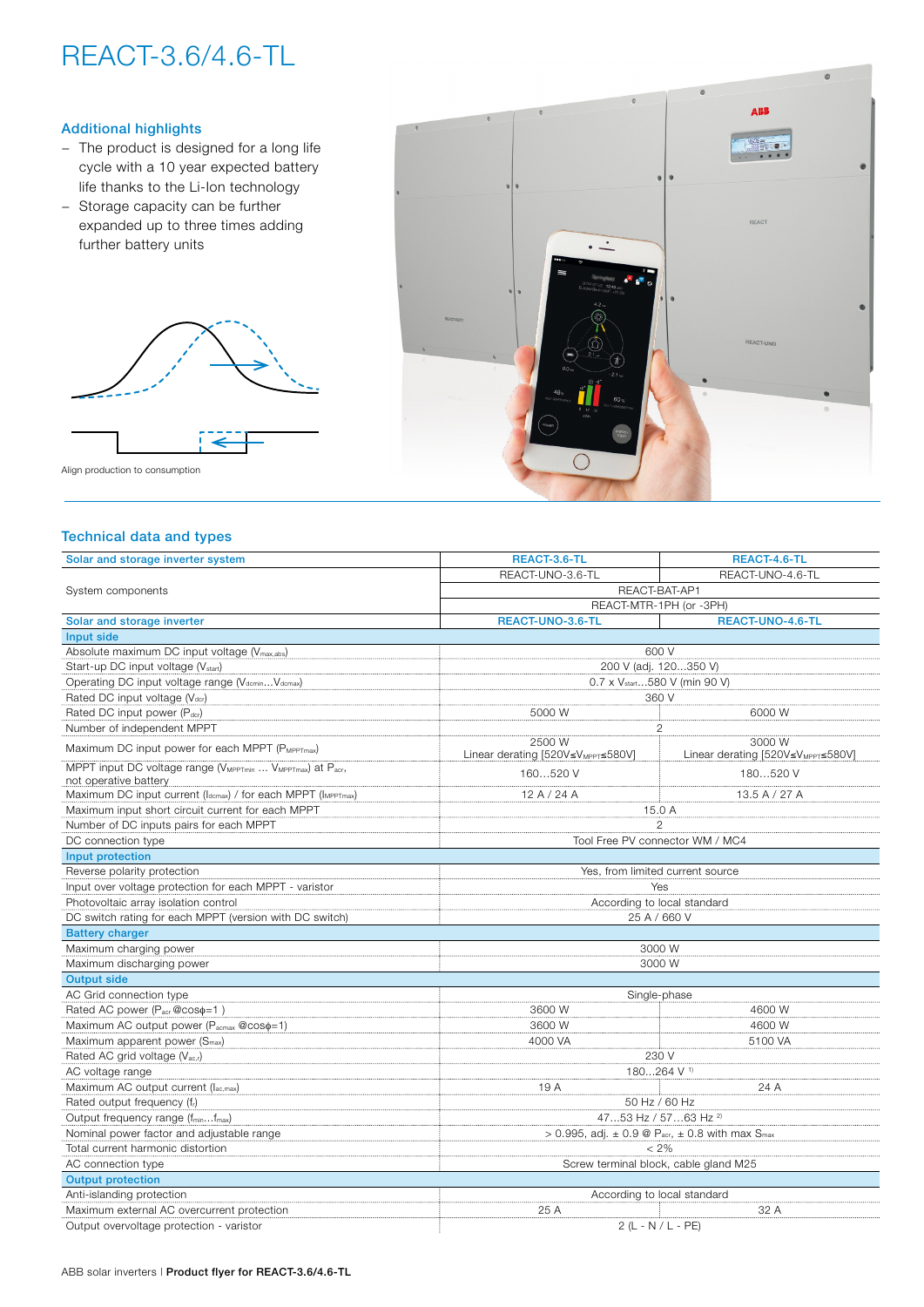### Daily energy flows example of REACT-4.6



### Technical data and types

| Solar and storage inverter                                    | REACT-UNO-3.6-TL                                                                                                                         | REACT-UNO-4.6-TL                                                    |  |
|---------------------------------------------------------------|------------------------------------------------------------------------------------------------------------------------------------------|---------------------------------------------------------------------|--|
| <b>Operating performance</b>                                  |                                                                                                                                          |                                                                     |  |
| Maximum efficiency (nmax)                                     | 97.1%                                                                                                                                    |                                                                     |  |
| Weighted efficiency (EURO/CEC)                                | $96.6\%$ / -                                                                                                                             |                                                                     |  |
| Typical battery full cycle efficiency                         | 94.0%                                                                                                                                    |                                                                     |  |
| Communication                                                 |                                                                                                                                          |                                                                     |  |
| Remote monitoring                                             | Integrated                                                                                                                               |                                                                     |  |
| Wireless local monitoring                                     | Integrated, WiFi certified                                                                                                               |                                                                     |  |
| User interface                                                | Mobile APP, Webserver UI, Graphic display                                                                                                |                                                                     |  |
| Wired local monitoring                                        | PVI-USB-RS232_485 (opt.)                                                                                                                 |                                                                     |  |
| <b>Environmental</b>                                          |                                                                                                                                          |                                                                     |  |
| Ambient temperature range                                     | $-20+55^{\circ}C$                                                                                                                        |                                                                     |  |
| Optimal battery operational temperature range                 | $+5+35^{\circ}C$                                                                                                                         |                                                                     |  |
| Full battery function operational temperature range charge    | $0+40^{\circ}C$                                                                                                                          |                                                                     |  |
| Full battery function operational temperature range discharge | $-10+45^{\circ}C$                                                                                                                        |                                                                     |  |
| Relative humidity                                             | 095% non condensing                                                                                                                      |                                                                     |  |
| Maximum operating altitude without derating                   | 2000 m / 6560 ft                                                                                                                         |                                                                     |  |
| Recommended location                                          | Indoor with ventilation openings                                                                                                         |                                                                     |  |
| <b>Physical</b>                                               |                                                                                                                                          |                                                                     |  |
| Environmental protection rating                               | IP54 (inverter), IP21 (battery pack)                                                                                                     |                                                                     |  |
| Cooling                                                       | Natural                                                                                                                                  |                                                                     |  |
| Dimension (H x W x D), equipped with 1 battery unit           | 740 mm x 983 mm x 229 mm                                                                                                                 |                                                                     |  |
| Battery unit dimension (H x W x D)                            | 740 mm x 490 mm x 229 mm                                                                                                                 |                                                                     |  |
| Weight, equipped with 1 battery unit                          | $< 60$ kg                                                                                                                                |                                                                     |  |
| Battery unit weight                                           | $<$ 30 kg                                                                                                                                |                                                                     |  |
| Mounting system                                               | Wall bracket                                                                                                                             |                                                                     |  |
| <b>Safety</b>                                                 |                                                                                                                                          |                                                                     |  |
| <b>Isolation</b> level                                        | Transformerless                                                                                                                          |                                                                     |  |
| Marking                                                       | CE                                                                                                                                       |                                                                     |  |
| Safety and EMC standard                                       | EN 50178, IEC/EN 62109-1, IEC/EN 62109-2, EN 61000-6-2, EN 61000-6-3,<br>EN 61000-3-2, EN 61000-3-3, EN61000-3-11, EN61000-3-12, EN60529 |                                                                     |  |
| Grid standard (check your sales channel for availability)     | CEI 0-21, DIN V VDE V 0126-1-1, VDE-AR-N 4105, G83/2, VFR2014                                                                            |                                                                     |  |
| <b>Other features</b>                                         |                                                                                                                                          |                                                                     |  |
| Load management function                                      | Output for GOGO-box (opt.)                                                                                                               |                                                                     |  |
| AC back up output, off grid                                   |                                                                                                                                          | Optional, automatic or manual restart, even with battery discharged |  |
| Battery charge from AC                                        | Services to grid enabled by factory, can be disabled                                                                                     |                                                                     |  |
| No PV input version                                           | Optional special version, AC bus storage                                                                                                 |                                                                     |  |

<sup>1)</sup> The AC voltage range may vary depending on specific country grid standard

<sup>2)</sup> The Frequency range may vary depending on specific country grid standard

Remark. Features not specifically listed in the present data sheet are not included in the product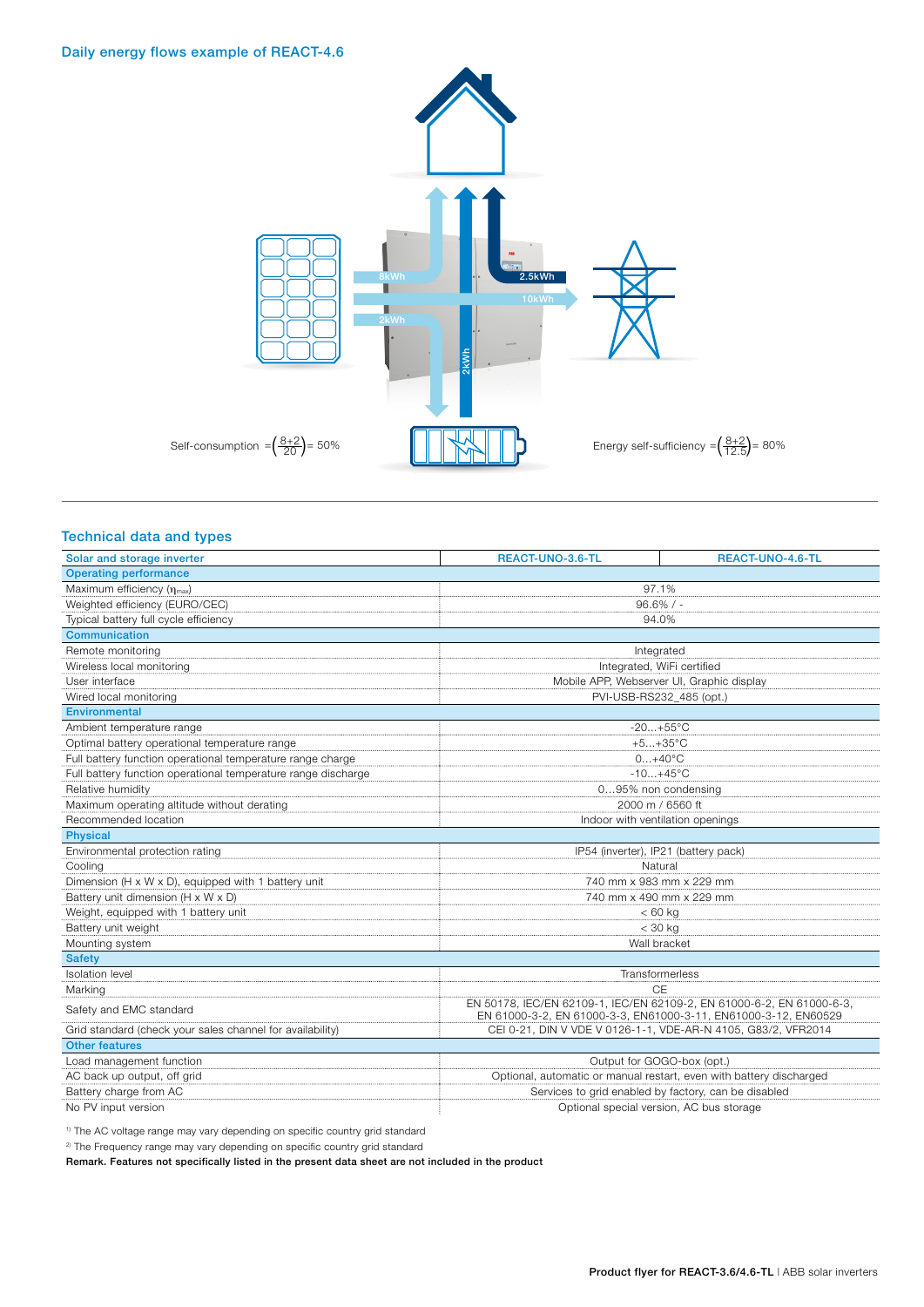Block diagram of REACT-4.6



### Technical data and types

| <b>Battery pack</b>                    | <b>REACT-BAT-AP1</b>                                                                                                            |  |
|----------------------------------------|---------------------------------------------------------------------------------------------------------------------------------|--|
| Manufacturer                           | Panasonic                                                                                                                       |  |
| Battery type                           | Li-Ion                                                                                                                          |  |
| Typical/Max power discharge            | $1.5$ kW / $1.8$ kW                                                                                                             |  |
| Max power charge                       | $1.1$ kW                                                                                                                        |  |
| Usable life average battery capacity   | 2 kWh (6 kWh, with 3x battery pack)                                                                                             |  |
| <b>Battery lifetime</b>                | $>4500$ cycles                                                                                                                  |  |
| Battery calendar lifetime, typical     | 10 years (Max 9 MWh discharged)                                                                                                 |  |
| Safety and EMC                         | EN62109-1, EN62109-2, EN50178, compliance to applicable requirements of<br>EN60950-1, EN61000-6-2, EN61000-6-3, UN38.3, UN34.80 |  |
| <b>Meter</b>                           | REACT-MTR-1PH (or -3PH)                                                                                                         |  |
| AC line meter                          | Necessary for optimum battery energy management<br>Order separately REACT-MTR-1PH or REACT-MTR-3PH                              |  |
| Measures                               | P/Q/A/V/I                                                                                                                       |  |
| Measures accuracy and resolution       | $< 1\%$ , 1%                                                                                                                    |  |
| Current capability                     | 30 A, up to 5 Adc tolerant                                                                                                      |  |
| AC phases                              | $1$ or $3$                                                                                                                      |  |
| Rated grid voltage / voltage range     | 110-230 V / 85265 V                                                                                                             |  |
| Rated grid frequency / frequency range | 50-60 Hz / 4565 Hz                                                                                                              |  |
| Power supply and consumption           | Integrated, $<$ 1 W                                                                                                             |  |
| Isolation and dielectric strength      | 4kVrms (for 1 minute) between AC measuring ports and communication port                                                         |  |
| Installation category                  | CAT III.                                                                                                                        |  |
| Protection class                       | Front IP40, screw terminals IP20                                                                                                |  |
| Installation                           | DIN 43880 Rail, 3 or 4 modules wide                                                                                             |  |
| Operational temperature range          | $-20+55^{\circ}C$                                                                                                               |  |
| Safety and EMC                         | IEC 61010-1. IEC 61326-1                                                                                                        |  |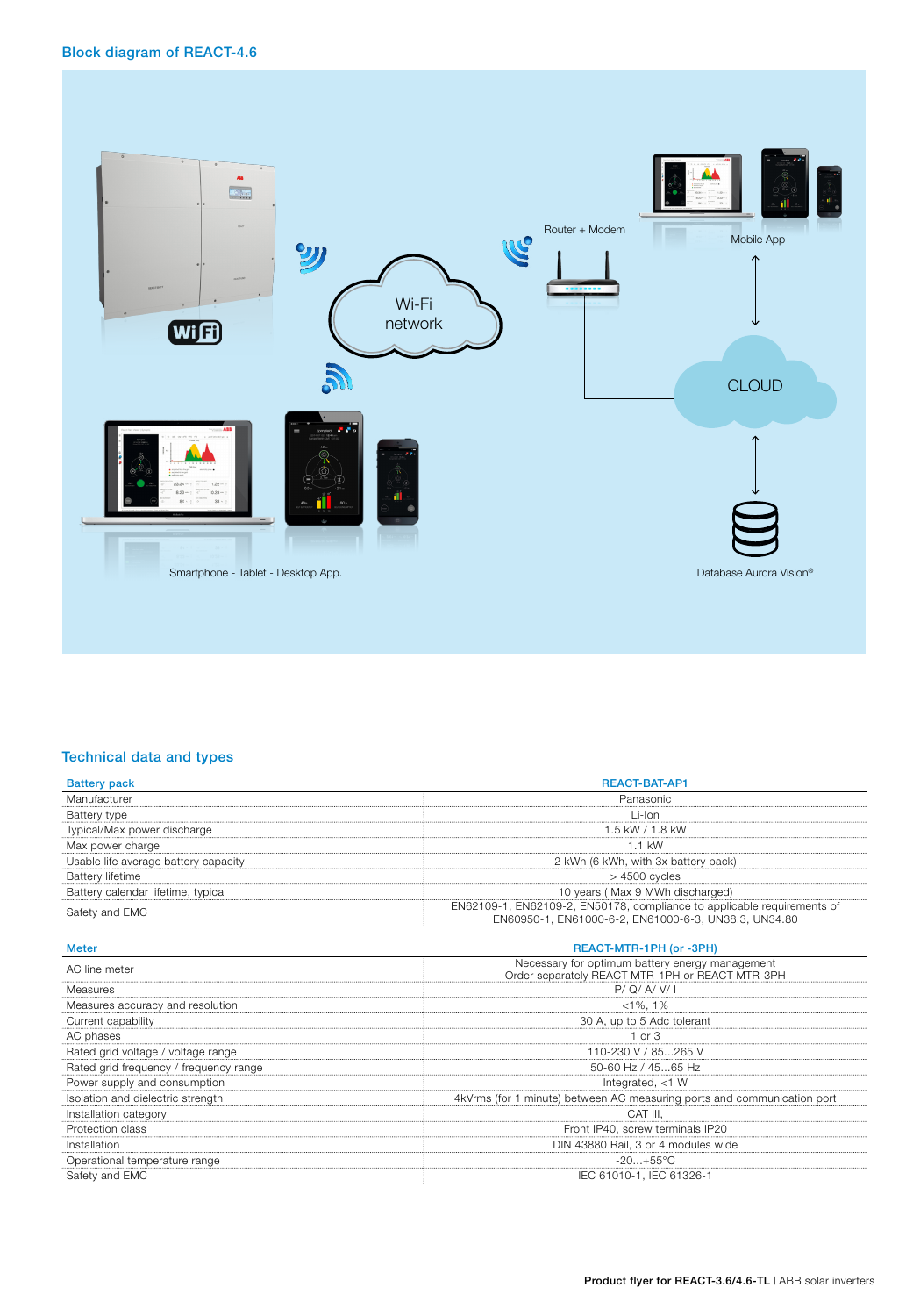